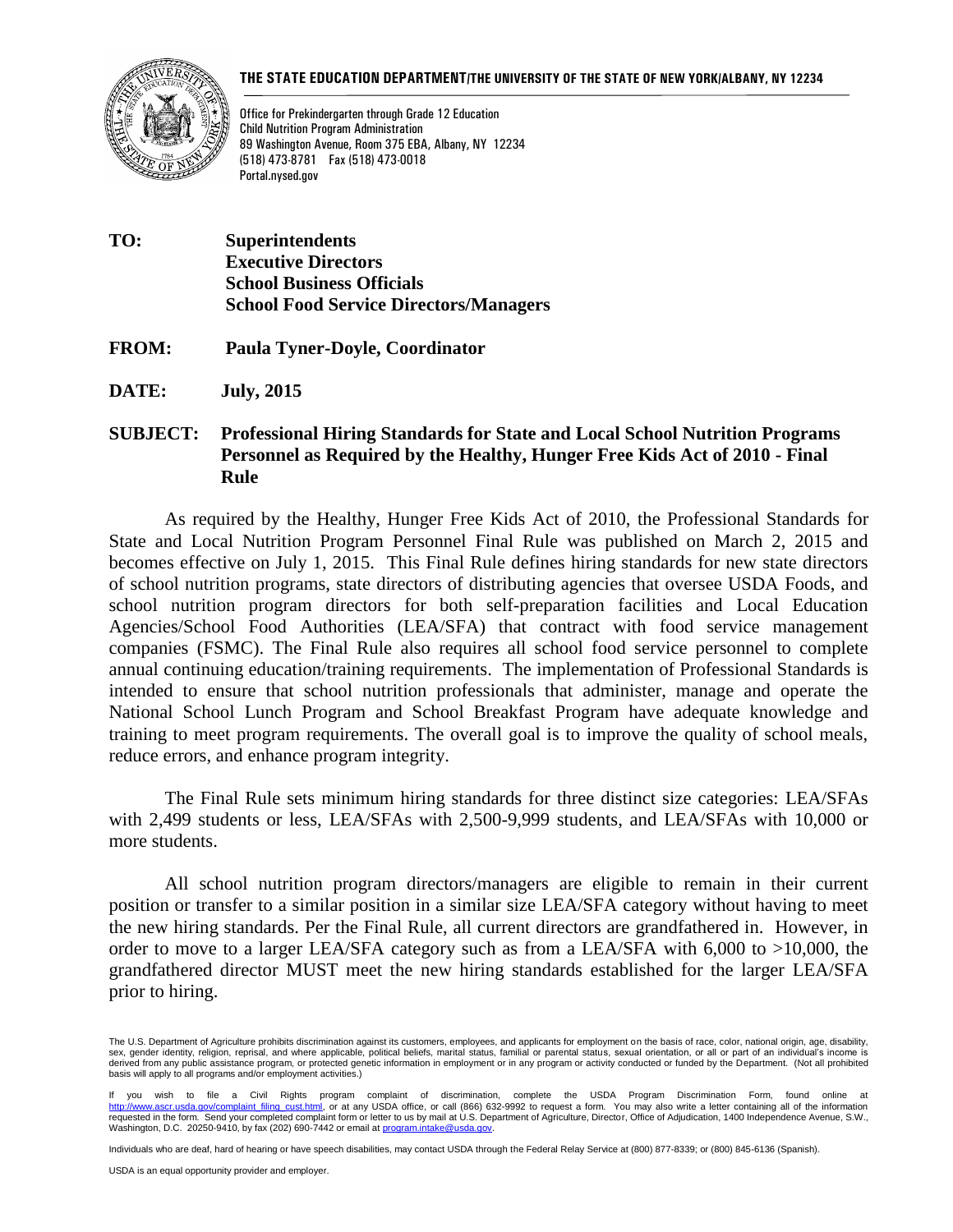Beginning July 1, 2015, all LEA/SFAs participating in the Child Nutrition Programs will be required to identify the individual acting in the capacity of the school nutrition program director. The school nutrition program director is the individual that is responsible for overseeing the administration of the Child Nutrition Programs for the LEA/SFA. In some instances across the State the person hired to fulfill the responsibilities of the school nutrition program director may have a different title established by a County Civil Service Office such as food service manager or food service supervisor. If an individual is hired to perform more than one school nutrition job, the hiring standards for the higher level position will apply. For example, if the individual is hired in a cook/manager title but is responsible for the overall administration of the federal programs, this individual would be required to meet the standards established for the school nutrition program director. If an individual will serve in two completely different capacities, such as principal and school nutrition program director, the minimum hiring standards for the appropriate LEA/SFA size apply. Also at the State's discretion, if an acting director is expected to work more than 30 business days, they are required to meet the new hiring standards.

Consultants are not required to meet the final rule standards. However, it is in the best interest of the LEA/SFA to include desired education requirements, a level of experience in the operation of one or more federal nutrition programs and relevant food safety training in their contract specifications for procuring a consultant. LEA/SFAs hiring consultant services MUST also have a representative from the LEA/SFA acting in the school nutrition program director capacity. The consultant is prohibited from fulfilling the terms of the single permanent agreement with SED and in no way has the administrative and financial responsibility of the LEA/SFA Child Nutrition Program and therefore does not meet the requirements to be recognized as the school nutrition program director.

For the 2015-2016 school year, The New York State Education Department (SED) and all LEA/SFAs may hire candidates that meet current State/local employment requirements providing the advertisement/notification for the position is posted before or by June 30, 2015. SED also has the discretion to approve the employment of a candidate that meets the minimum education requirements but has less than 3 years' experience in buildings with less than 500 students on a case by case basis. The United States Department of Agriculture (USDA) will also work with SED to examine any unique situations to determine the appropriate course of action.

All new school nutrition program directors MUST have also completed at least 8 hours of food safety training within five years prior to their start date or within 30 calendar days after their start date to be eligible under the new hiring requirements.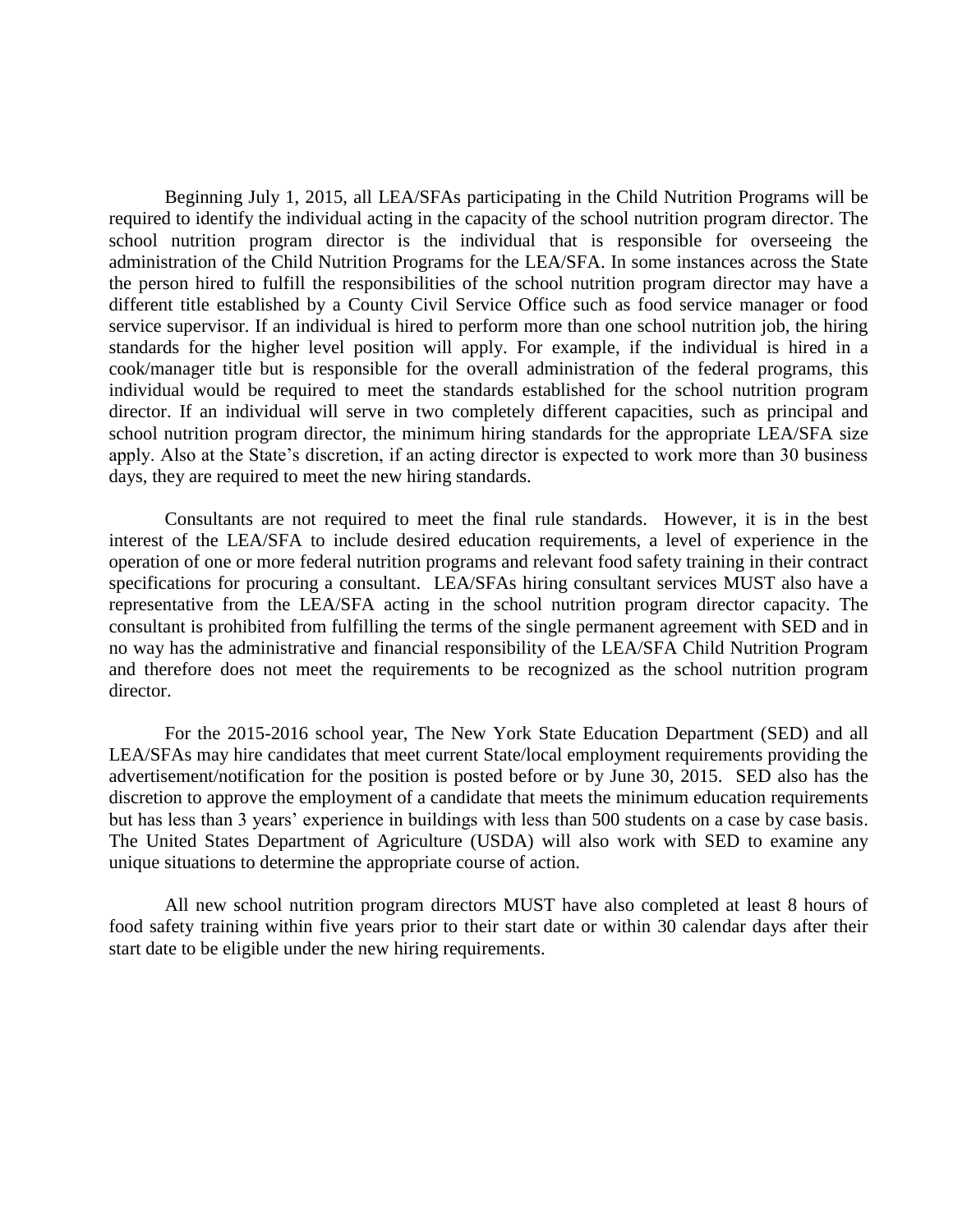The following is a summary of School Nutrition Program Director Professional Standards by Local Educational Agency Size:

| Summary of School Nutrition Program Director Professional Standards by Local Educational Agency Size |                                                                                                                                                                                                                                                                                                                                                                                                                                                                                                                                                                                                                                                                                                                                                                                           |                                                                                                                                                                                                                                                                                                                                                                                                                                                                                                                                                                                                                                                                                                                                |                                                                                                                                                                                                                                                                                                                                                                                    |
|------------------------------------------------------------------------------------------------------|-------------------------------------------------------------------------------------------------------------------------------------------------------------------------------------------------------------------------------------------------------------------------------------------------------------------------------------------------------------------------------------------------------------------------------------------------------------------------------------------------------------------------------------------------------------------------------------------------------------------------------------------------------------------------------------------------------------------------------------------------------------------------------------------|--------------------------------------------------------------------------------------------------------------------------------------------------------------------------------------------------------------------------------------------------------------------------------------------------------------------------------------------------------------------------------------------------------------------------------------------------------------------------------------------------------------------------------------------------------------------------------------------------------------------------------------------------------------------------------------------------------------------------------|------------------------------------------------------------------------------------------------------------------------------------------------------------------------------------------------------------------------------------------------------------------------------------------------------------------------------------------------------------------------------------|
| <b>Minimum Requirements for</b><br><b>Directors</b>                                                  | <b>Student Enrollment 2,499 or less</b>                                                                                                                                                                                                                                                                                                                                                                                                                                                                                                                                                                                                                                                                                                                                                   | Student Enrollment 2,500-9,999                                                                                                                                                                                                                                                                                                                                                                                                                                                                                                                                                                                                                                                                                                 | <b>Student Enrollment 10,000 or</b><br>more                                                                                                                                                                                                                                                                                                                                        |
| <b>Minimum Education Standards</b><br>(required)<br>(new directors only)                             | Bachelor's degree, or equivalent<br>educational experience; with<br>academic major or concentration in<br>food and nutrition, food service<br>management, dietetics, family and<br>consumer sciences, nutrition<br>education, culinary arts, business,<br>or a related field;                                                                                                                                                                                                                                                                                                                                                                                                                                                                                                             | Bachelor's degree, or equivalent<br>educational experience; with<br>academic major or concentration in<br>food and nutrition, food service<br>management, dietetics, family and<br>consumer sciences, nutrition<br>education, culinary arts, business,<br>or a related field;                                                                                                                                                                                                                                                                                                                                                                                                                                                  | Bachelor's degree, or equivalent<br>educational experience; with<br>academic major or concentration in<br>food and nutrition, food service<br>management, dietetics, family and<br>consumer sciences, nutrition<br>education, culinary arts, business, or<br>a related field;                                                                                                      |
|                                                                                                      | <b>OR</b><br>Bachelor's degree, or equivalent<br>educational experience, with any<br>academic major or area of<br>concentration, and either a State-<br>recognized certificate for school<br>nutrition directors or at least 1 year<br>of relevant school nutrition<br>program experience;<br><b>OR</b><br>Associate's degree, or equivalent<br>educational experience, with<br>academic major or concentration in<br>food and nutrition, food service<br>management, dietetics, family and<br>consumer sciences, nutrition<br>education, culinary arts, business,<br>or a related field; and at least 1<br>year of relevant school nutrition<br>programs experience;<br><b>OR</b><br>High school diploma (or GED)<br>and 3 years of relevant experience<br>in school nutrition programs. | <b>OR</b><br>Bachelor's degree, or equivalent<br>educational experience, with any<br>academic major or area of<br>concentration, and a State-<br>recognized certificate for school<br>nutrition directors:<br><b>OR</b><br>Bachelor's degree in any academic<br>major and at least 2 years of<br>relevant school nutrition programs<br>experience.<br><b>OR</b><br>Associate's degree, or equivalent<br>educational experience, with<br>academic major or concentration in<br>food and nutrition, food service<br>management, dietetics, family and<br>consumer sciences, nutrition<br>education, culinary arts, business,<br>or a related field; and at least 2<br>years of relevant school nutrition<br>programs experience. | <b>OR</b><br>Bachelor's degree, or equivalent<br>educational experience, with any<br>academic major or area of<br>concentration, and a State-<br>recognized certificate for school<br>nutrition directors:<br><b>OR</b><br>Bachelor's degree in any major and<br>at least 5 years experience in<br>management of school nutrition<br>programs.                                     |
| <b>Minimum Education Standards</b><br>(preferred)<br>(new directors only)                            | Directors hired without an<br>Associate's degree are strongly<br>encouraged to work toward<br>attaining an Associate's degree<br>upon hiring.                                                                                                                                                                                                                                                                                                                                                                                                                                                                                                                                                                                                                                             | Directors hired without a<br>Bachelor's degree are strongly<br>encouraged to work toward<br>attaining a Bachelor's degree upon<br>hiring.                                                                                                                                                                                                                                                                                                                                                                                                                                                                                                                                                                                      | Master's degree, or willingness to<br>work toward a Master's degree,<br>preferred.<br>At least one year of management<br>experience, preferably in school<br>nutrition, strongly recommended.<br>At least 3 credit hours at the<br>university level in food service<br>management plus at least 3 credit<br>hours in nutritional sciences at time<br>of hiring strongly preferred. |
| Minimum Prior Training<br><b>Standards</b><br>(required)<br>(new directors only)                     | completed within 30 calendar days of employee's starting date.                                                                                                                                                                                                                                                                                                                                                                                                                                                                                                                                                                                                                                                                                                                            | At least 8 hours of food safety training is required either not more than 5 years prior to their starting date or                                                                                                                                                                                                                                                                                                                                                                                                                                                                                                                                                                                                              |                                                                                                                                                                                                                                                                                                                                                                                    |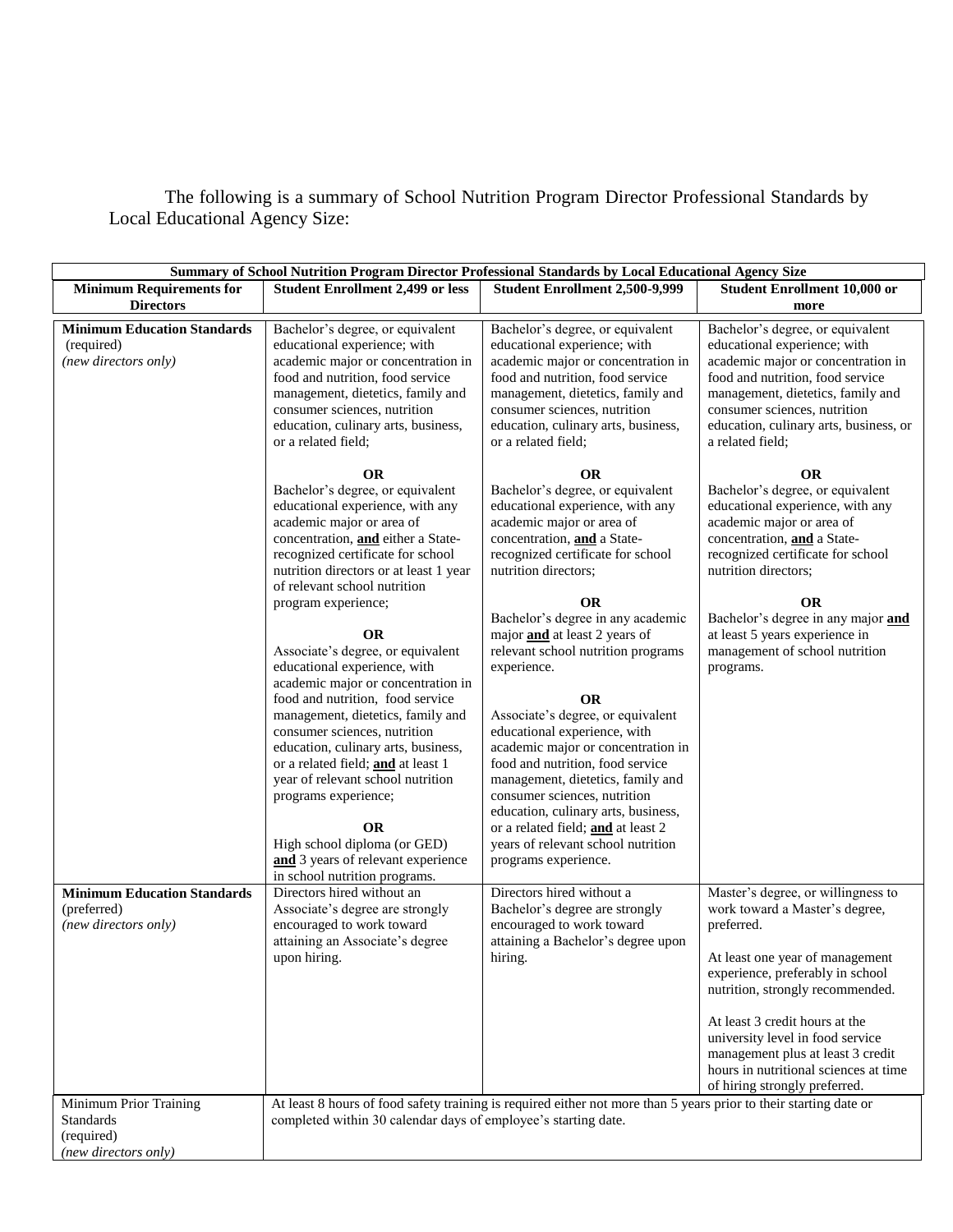LEA/SFAs are highly encouraged to read the Professional Standards for State and Local School Nutrition Programs Personnel as required by the Healthy, Hunger Free Kids Act of 2010. **http://www.gpo.gov/fdsys/pkg/FR-2015-03-02/pdf/2015-04234.pdf**

The Final Rule also includes requirements for school nutrition personnel to complete and log annual education and training. SED will issue a separate memo detailing the requirements. Information pertaining to the continuing education/training requirements can also be found in the final rule: Professional Standards for State and Local School Nutrition Programs Personnel as required by the Healthy, Hunger Free Kids Act of 2010.

Professional Standards for State and local nutrition program personnel will be examined and reviewed by SED to ensure compliance with applicable Child Nutrition Program regulations.

If you have any questions, please contact the Child Nutrition office at (518) 473-8781.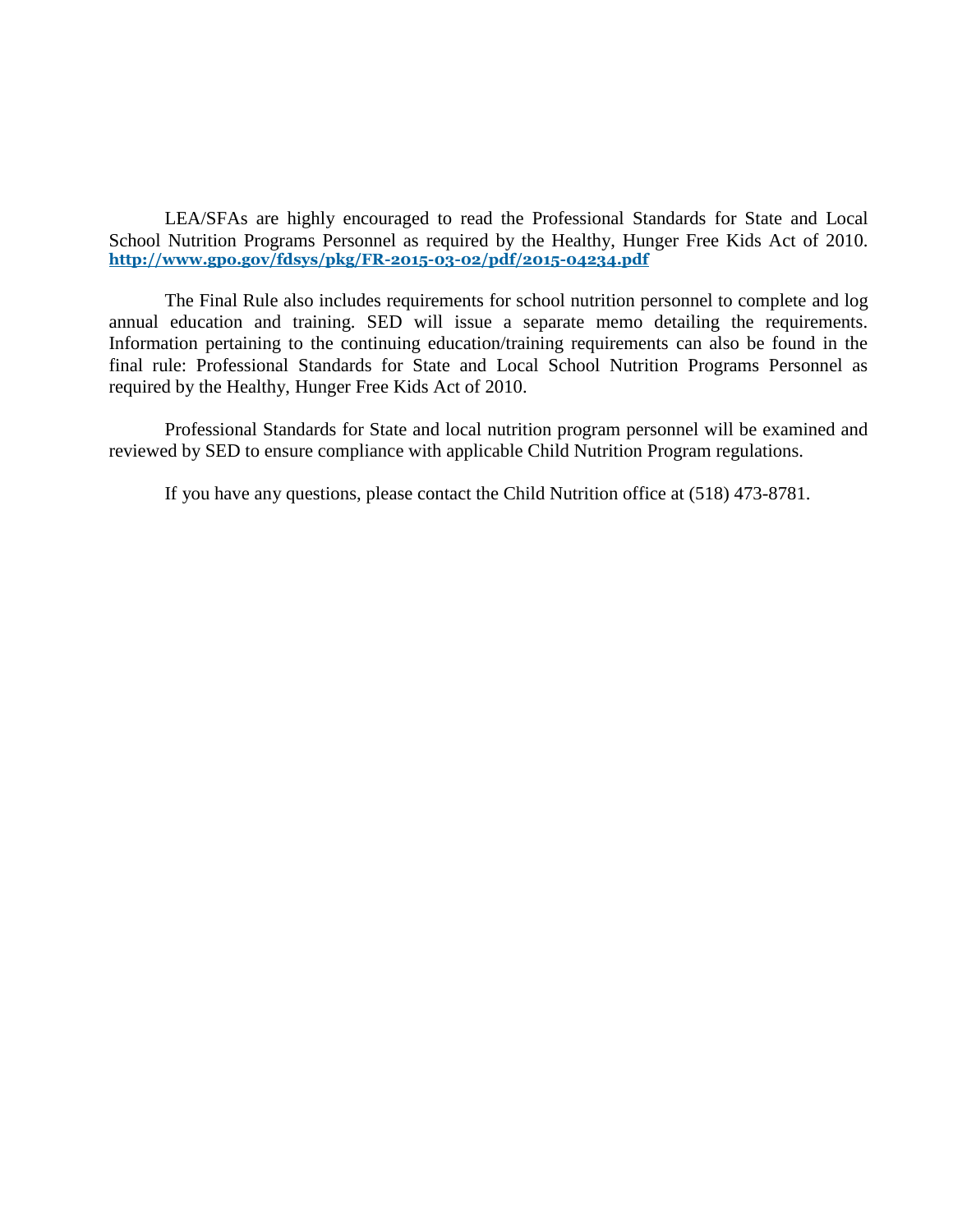Q&As on final rule *Professional Standards for State and Local School Nutrition Programs Personnel as Required by the Healthy, Hunger-Free Kids Act of 2010* (80 FR 11077)

#### **1. What does the final rule require?**

This is the first rule to establish professional standards for employees that manage and operate the National School Lunch Program (NSLP) and School Breakfast Program (SBP). The final rule establishes minimum hiring standards for new State and local directors of school nutrition programs, and annual continuing education/training requirements for all school nutrition personnel. The rule also establishes hiring and training standards for State directors of distributing agencies. The hiring standards will not apply to current State and local directors, who will be grandfathered in upon implementation.

### **2. What is the effective date of this final rule?**

The provisions of this rule are effective July 1, 2015.

### **3. What resources are available to help State agencies and school food authorities (SFAs) comply with the professional standards requirements?**

FNS is offering several resources to facilitate compliance with the professional standards:

- Competitive grants (up to \$150,000) are available to State agencies to facilitate implementation of the annual training requirements.
- More than 450 free or low-cost training resources in a variety of formats are available at [\(http://professionalstandards.nal.usda.gov\)](http://professionalstandards.nal.usda.gov/).
- A downloadable tool to help the school nutrition program directors and employees keep track of training activities is available at [http://www.fns.usda.gov/school](http://www.fns.usda.gov/school-meals/professional-standards)[meals/professional-standards.](http://www.fns.usda.gov/school-meals/professional-standards)
- Online and in-person training resources (free or at low-cost) are available from the Institute of Child Nutrition (formerly known as the National Food Service Management Institute). See <http://www.nfsmi.org/Templates/TemplateDefault.aspx?qs=cElEPTU3>
- Food safety training (such as Produce Safety U.) and other resources are offered by the FNS Office of Food Safety. See [http://www.fns.usda.gov/food-safety/food](http://www.fns.usda.gov/food-safety/food-safety)[safety.](http://www.fns.usda.gov/food-safety/food-safety)

# **Hiring Standards**

**4. How are the current State and local directors affected by the new hiring standards?**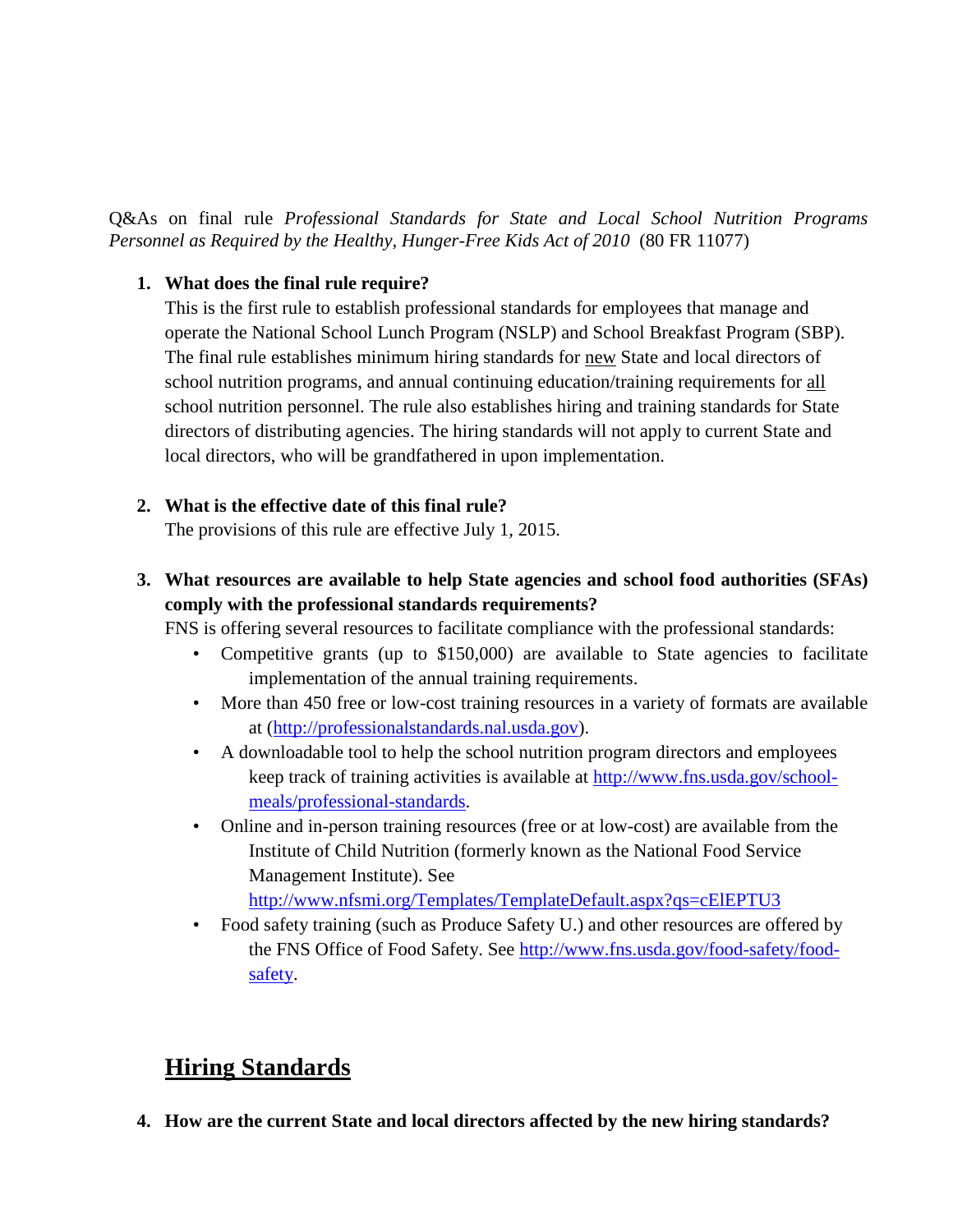State agency directors of school nutrition programs and State agency directors of distributing agencies in their positions prior to July 1, 2015, as well as current school food authority (SFA) directors of the school nutrition program in their positions prior to July 1, 2015 may continue to serve in their existing position without having to meet the hiring standards.

**5. A recruitment action in process that does not include the minimum hiring standards. Can someone be selected that does not meet the hiring standards established by the final rule?**

SFAs and State agencies may hire a candidate that meets employment requirements in place prior to July 1, 2015, provided the vacancy is advertised prior to the final rule's effective date. Individuals selected in these situations do not have to meet the hiring standards.

- **6. What are the career advancement/enrichment options for current school nutrition program directors that do not meet the hiring standard established by the final rule?** Individuals serving as program directors in an SFA may remain in their current position, or diversify their experience by applying to a similar position in any local educational agency (LEA) of the same or smaller size category without having to meet the hiring standards for new directors. A current director that wishes to move to a director position at a larger size LEA is required to meet the new hiring standards for that LEA size.
- **7. Are sample job descriptions available to help local operators determine who is covered by the professional standards for program directors?**

Yes. See a sample job description for a program director at: [http://www.nfsmi.org/ResourceOverview.aspx?ID=161.](http://www.nfsmi.org/ResourceOverview.aspx?ID=161)

According to the Institute of Child Nutrition, the job responsibilities that are performed by a program director on a daily, weekly, seasonal, or yearly basis can be grouped as follows: Facilities and Equipment Management; Financial Management; Food Production and Operation Management; Food Security, Sanitation and Safety; Human Resource Management; Marketing and Communication; Menu and Nutrition Management; Procurement and Inventory Management; Program Management and Accountability; and Technology and Information Systems. Program operators may use these functional areas to determine who is considered a school nutrition program director.

**8. If the school nutrition program director role is shared between multiple people (for example, a business manager, and an administrative assistant and principal), how do the hiring standards for new program directors apply?**

The individual who plans, administers, implements, monitors, and evaluates all district-wide aspects of the school nutrition program is generally considered a school nutrition program director. In a few SFAs, district-level program responsibilities are divided into several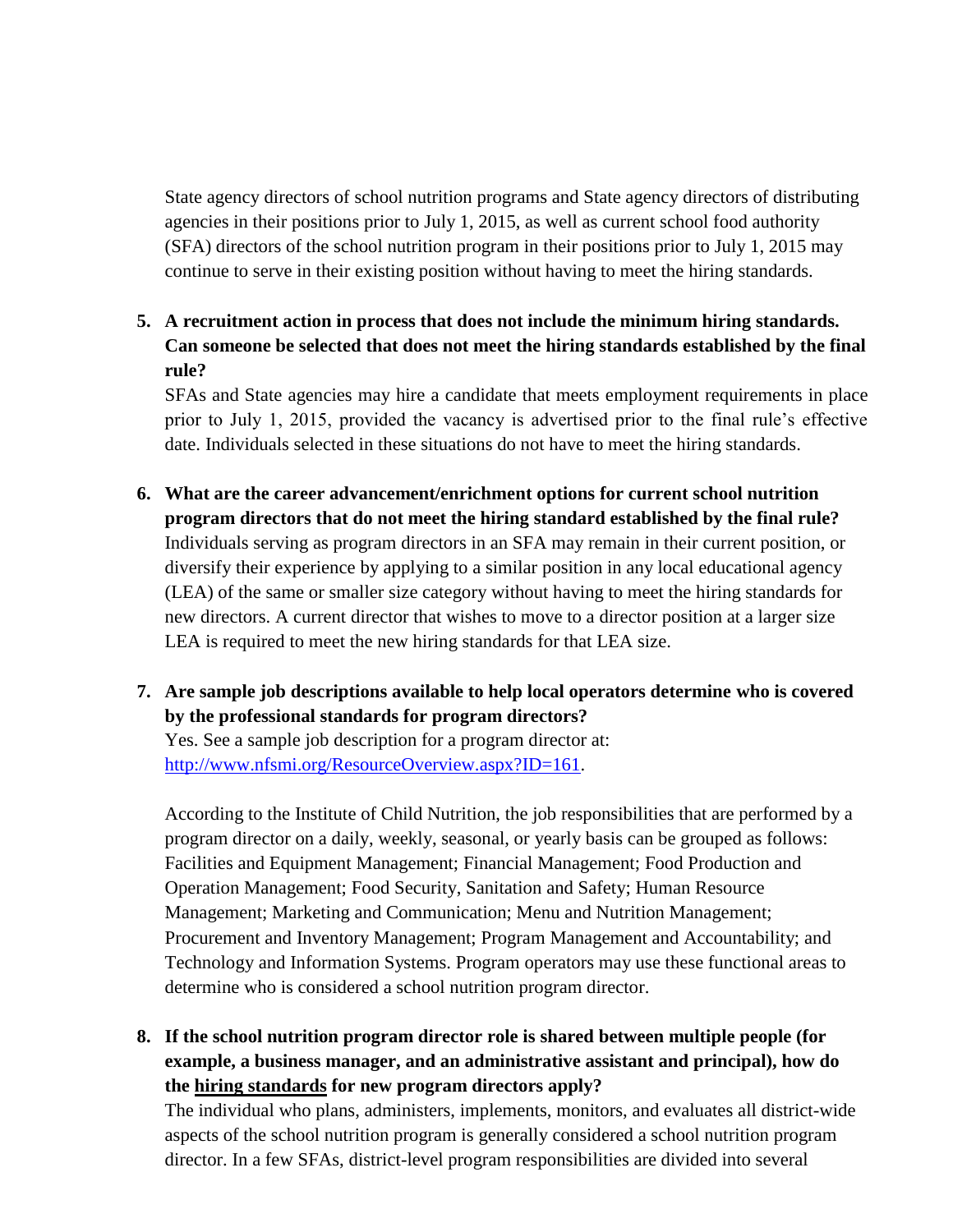positions. In that situation, only the person hired to perform the majority of the program director duties must meet the hiring standards. Program director duties generally include sanitation, food safety, and employee safety; nutrition and menu planning; food production; facility layout and design and equipment selection; procurement; financial management and recordkeeping; program accountability; marketing; customer service; nutrition education, general management; personnel management; and computer technology. See a sample job description for a program director at: [http://www.nfsmi.org/ResourceOverview.aspx?ID=161.](http://www.nfsmi.org/ResourceOverview.aspx?ID=161)

**9. If some schools in the LEA do not participate in the school nutrition program, must those schools be considered when determining the hiring standards based on LEA size?**  No. The final rule states that the hiring standards are based on LEA size. However, when not all schools in an LEA participate in the school nutrition program the State agency may not have the data from all schools. FNS does not intend to burden the State Agency by requiring it to obtain this information for non-participating schools to determine the LEA size. Therefore, in this situation, the LEA size can be determined using the student enrollment only for the schools that participate in the school nutrition program. If the non-participating schools in the LEA later join the school nutrition program, the LEA student enrollment may be updated at the time when there is new hiring for the program director position.

### **10. When assessing the LEA size to identify the appropriate hiring standards, should operators use the October enrollment count?**

Yes. The October count should be used to be consistent with other NSLP regulatory provisions.

### **11. If a State agency currently requires food safety certified/licensed staff on site, may the State agency waive the requirement that new school nutrition program directors have 8 hours of food safety training?**

No. Food safety is a critical aspect of the food service operation that could affect thousands of students if there are problems. Eight hours of food safety training, every five years, is required for program directors. However, having additional staff trained in food safety is encouraged.

### **12. What does "equivalent educational experience" mean for purposes of the hiring standards?**

This term refers to college credits completed by an individual who does not possess a bachelor's or an associate's degree. For example, to meet the hiring standards using this criterion, a new director of school nutrition program would be expected to have at least 60 college credits, which is generally the number of credits required by a college or university to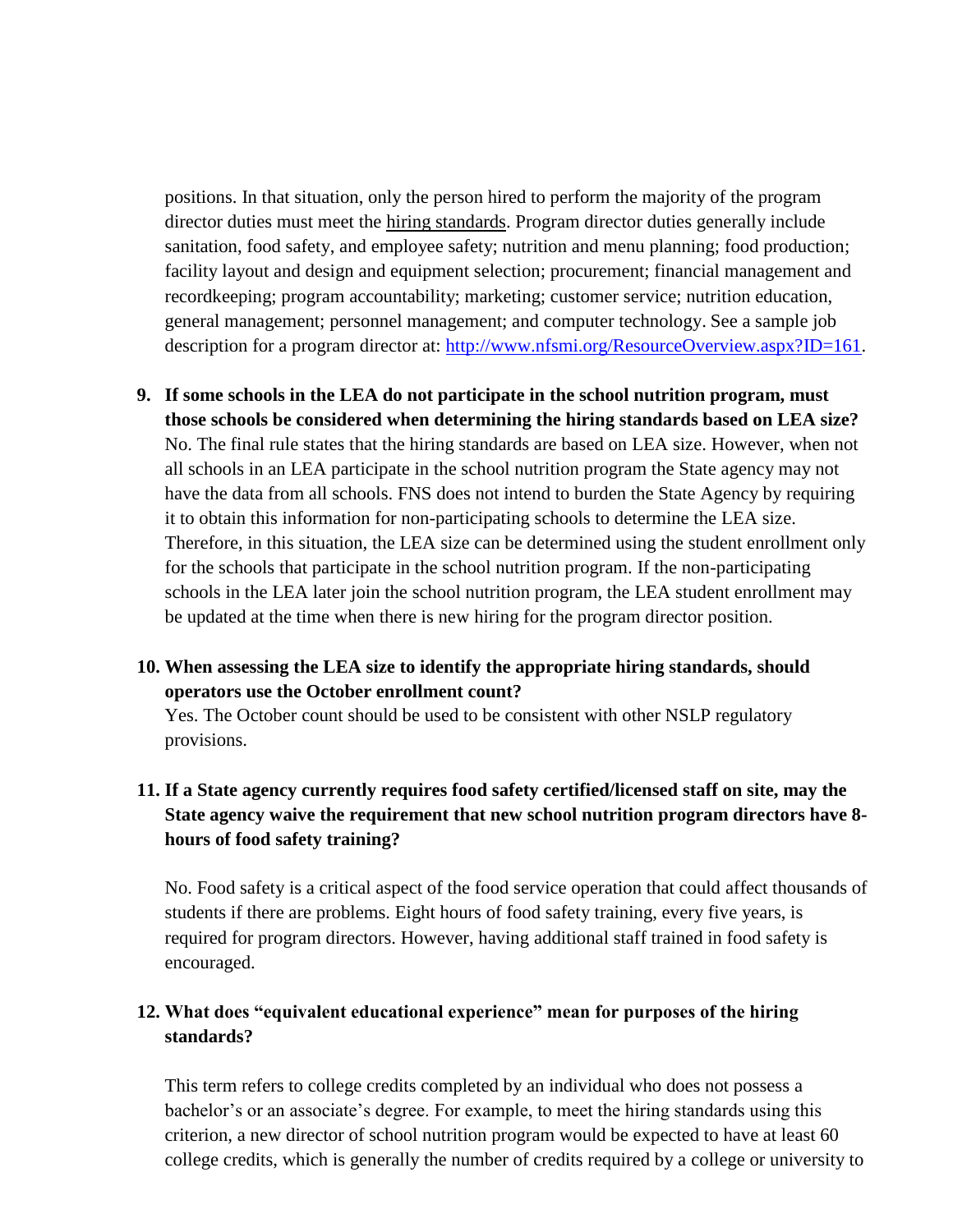confer an associate's degree. An SFA needs to keep documents, such as college records, that show that the equivalent educational experience supports the hiring decision. The State agency has the flexibility to determine if other substantial education, such as an extensive training program in school nutrition topics from a professional association with a credentialing and certification program, would qualify as equivalent educational experience.

### **13. Under the hiring standards for State and local directors, what is meant by a "related field"?**

This refers to other college majors that would provide an applicant specific knowledge and skills that are relevant for a school nutrition program director. Possible majors would include, but are not limited to, Food Science, Community Nutrition and Marketing, and Hospitality Management. Note that colleges and universities may use different names for similar majors. For example, a major may be called Foodservice Management at one university and Hospitality Management at another.

#### **14. What is "relevant school nutrition programs experience"?**

Typically, this phrase refers to previous work experience in the NSLP and SBP, as well as experience in other child nutrition programs (the Child and Adult Care Food Program and/or the Summer Food Service Program) if the latter experience is gained from working in a school. The rationale for hiring actions based on an applicant's work experience must indicate the applicant's familiarity with USDA's school nutrition program. The intent of the professional standards regulations is to ensure that new school nutrition program directors have the knowledge and skills to manage the program as required. At the discretion of the State agency, experience gained from working in a school food service operation outside of USDA's school nutrition program could count. The rationale for hiring decisions must be well-supported and documented.

### **15. Has FNS established a process that State agencies must follow to exercise any of the discretionary actions specified in the final rule, such as the option to require that acting school nutrition program directors meet the hiring standards?**

The State agencies have the flexibility to establish their own procedures for such discretionary actions. FNS is available to help, as needed.

#### **16. Do the hiring standards apply to employees working under an annual contract?**

Yes. To assure proper management and operation of the school nutrition program, new employees working under an annual contract must also meet the hiring standards. However, if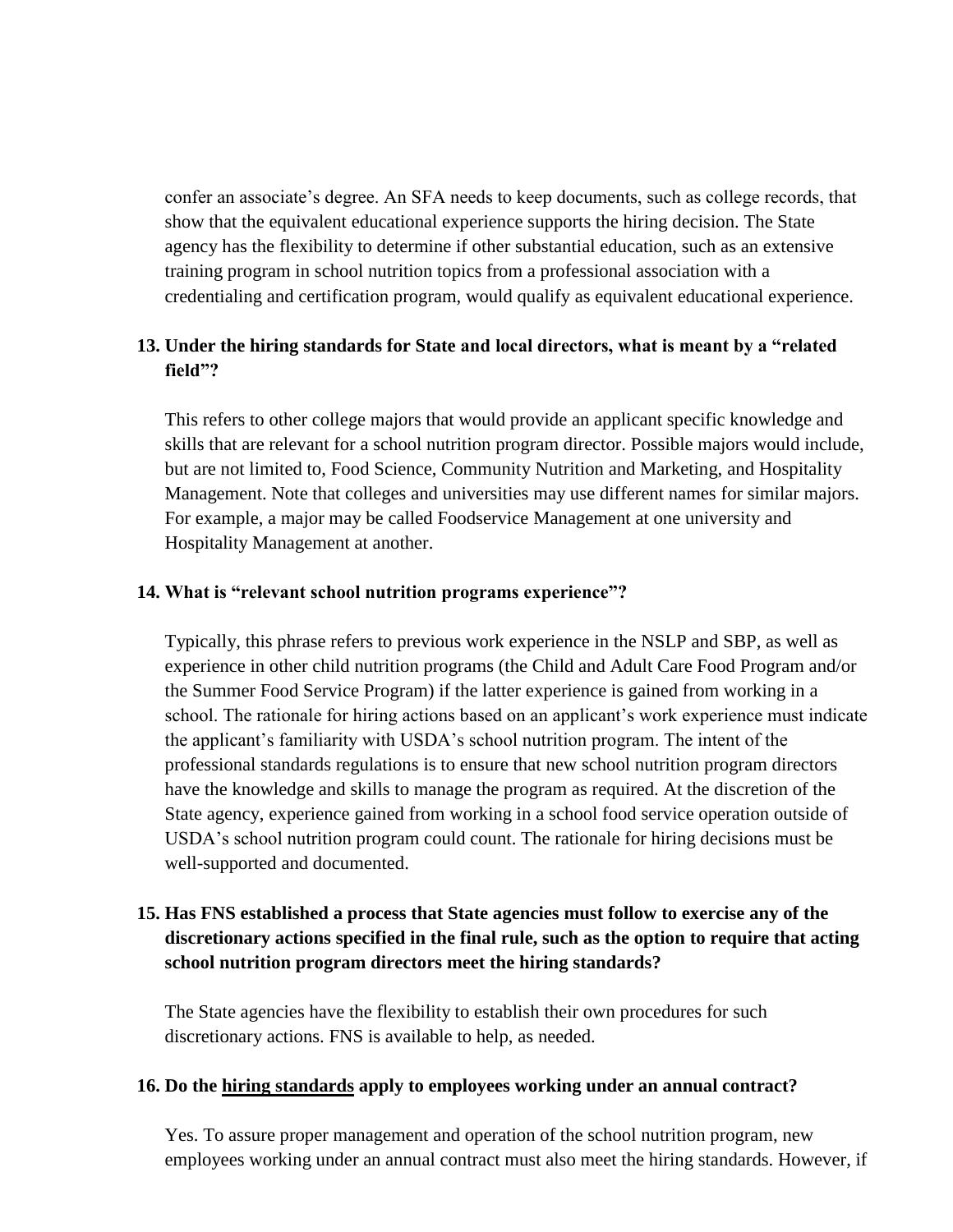an individual is on a year-to-year contract prior to July 1, 2015, and continues to work in the same position in subsequent years, he/she is considered to be "grandfathered" in the position and does not need to meet the hiring standards.

## **Training Standards**

#### **17. Do SFAs have to meet the full training standards in school year (SY) 2015-2016?**

The training standards for SFAs are being phased in; therefore, reduced numbers of annual training hours are required for the first year of implementation.

#### **In SY 2015-2016:**

- Program directors **8 hours**
- Program managers **6 hours**
- Program staff **4 hours**

#### **Beginning SY 2016-2017, the following hours will be required annually:**

- Program directors **12 hours**
- Program managers **10 hours**
- Program staff **6 hours**

Training offered by an SFA director or manager to program staff may count toward part of his/her own annual training.

### **18. Does training offered by an SFA in June 2015 count toward the annual training hours required for SY 2015-2016?**

Yes; training received by school nutrition program personnel between April 1 and June 30, 2015 (three months prior to July 1, 2015), will count toward the SY 2015-2016 training requirements for directors, managers, and staff.

### **19. Does the flexibility to count training received three months prior to July 1, 2015, apply to State agency directors?**

Yes; training received by the State agency directors of school nutrition programs and the State agency directors of distributing agencies between April 1 and June 30, 2015, will count toward the training requirements for SY 2015-2016.

### **20. What forms of annual training may the State agencies provide to meet the 18-hours of training annually?**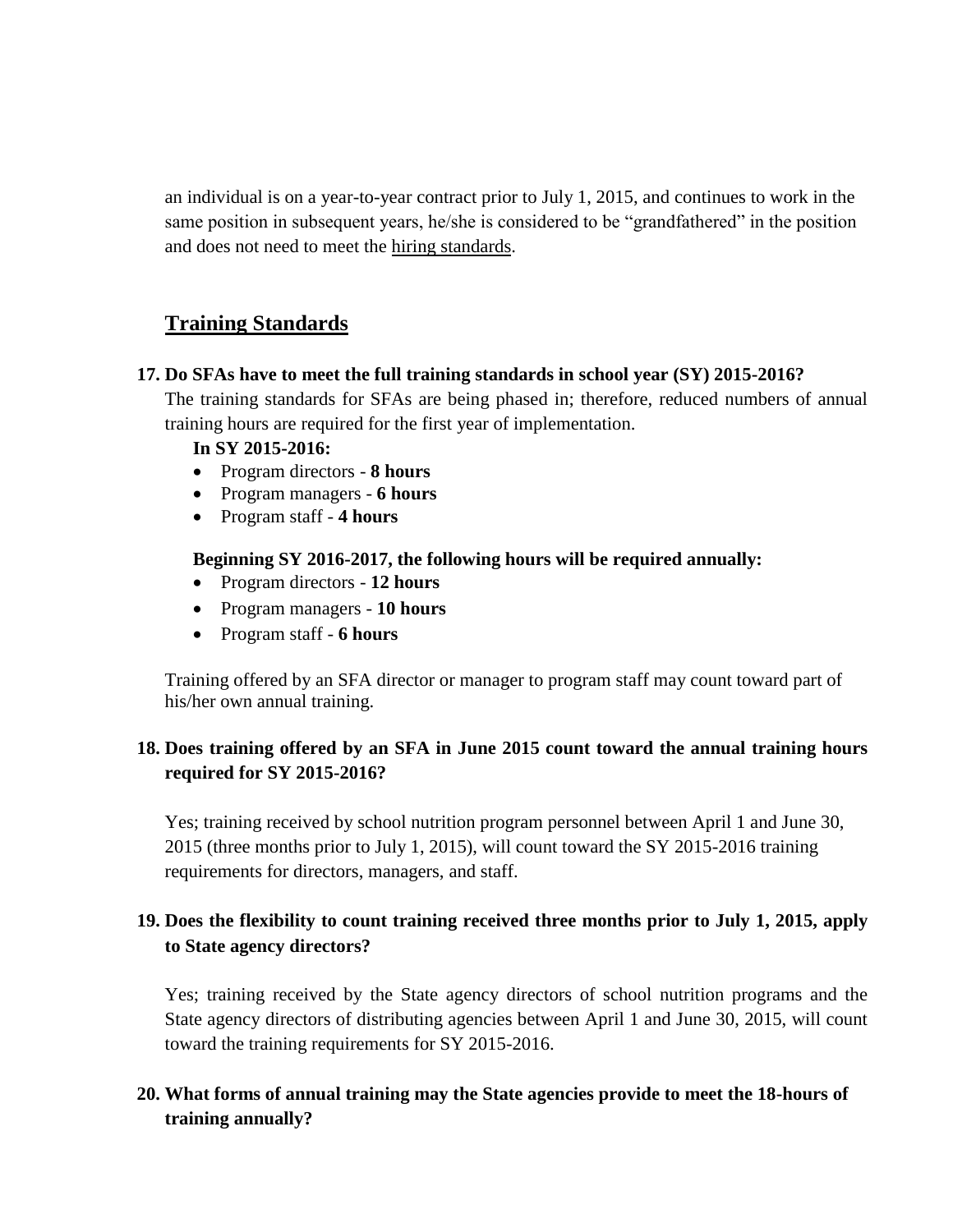The State agencies may offer SFA training in a variety of ways. Training activities may include conference calls, live or prerecorded webinars, online classes and in-person training. Although FNS encourages interactive training, we recognize that it is not always possible or practical. Therefore, State agencies have the flexibility to offer self-directed training involving information articles with a self-administered quiz.

Training may be offered by the State agency director or the State agency staff. In addition, the State agency may seek assistance from universities, professional associations, industry groups, other advocates, and vendors to provide annual training. The regulation does not specify minimum training duration. Training activities lasting 15 minutes or more may be recorded using the FNS Training Tracking Tool.

FNS is facilitating the exchange of training resources among State agencies. Training resources developed by the Institute of Child Nutrition, School Nutrition Association, State agencies, and others are listed at [http://professionalstandards.nal.usda.gov/.](http://professionalstandards.nal.usda.gov/)

#### **21. May the school nutrition employees select any training topic they want?**

Allowable training should focus on the day-to-day management and operation of the school nutrition programs. As a guide when planning your training, use the list of key training areas and topics available at [http://www.fns.usda.gov/sites/default/files/cn/ps\\_learningtopics.pdf.](http://www.fns.usda.gov/sites/default/files/cn/ps_learningtopics.pdf)

Training must be job-specific and intended to help employees perform their duties well. Training needs are best assessed by an employee in consultation with their manager, the SFA director, or the State agency. Employees should always seek guidance from a supervisor before taking a specific training course to meet the professional standards requirements.

### **22. If a person serves both as State director of school nutrition programs and as State director of distributing agencies, how many hours of annual training must the person complete?**

A director of both school nutrition and food distribution will only be required to complete 15 hours of annual training. Training hour requirements do not double when a person is responsible for more than one program area. Both positions require training in similar areas, such as nutrition, operations, administration, and communications and marketing.

### **23. How do the training standards apply when the program director duties are divided between three or four staff members, and no one clearly meets the definition of program director? For example, an administrative assistant completes the meal applications, a**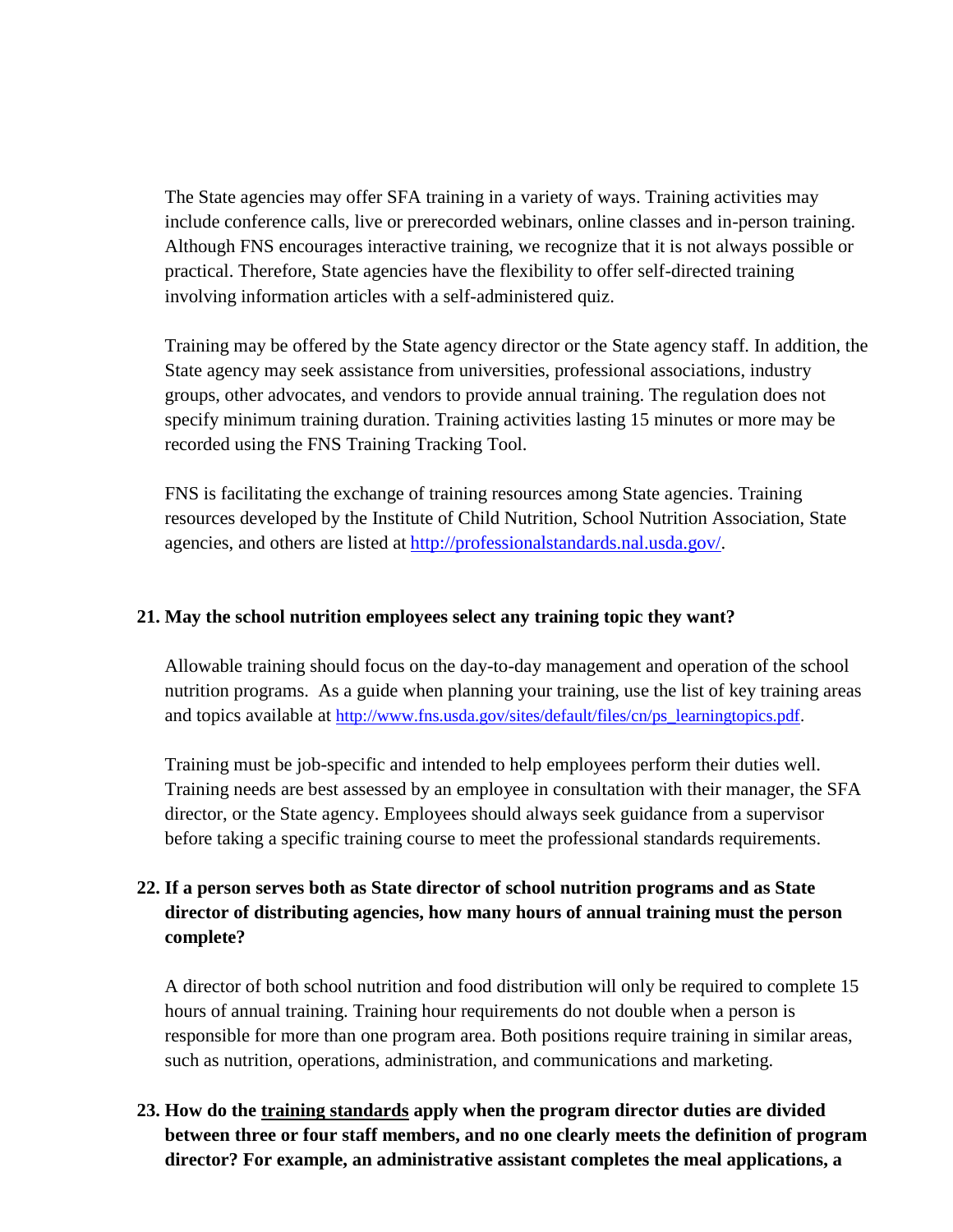### **cook serves the meals, a secretary or teacher runs the point of service and prints out reports, and another staff person submits the claims for reimbursement.**

The individual(s) who plans, administers, implements, monitors, and evaluates all aspects of the school nutrition program is generally considered the school nutrition program director. Depending on the size of the school nutrition operation, these program responsibilities may be divided into one or more positions. Only the person who performs the majority of these duties must meet the training standards for program directors. Program director duties generally include sanitation, food safety, and employee safety; nutrition and menu planning; food production; facility layout and design and equipment selection; procurement; financial management and recordkeeping; program

accountability; marketing; customer service; nutrition education, general management; personnel management; and computer technology. See a sample job description for a program director at: http://www.nfsmi.org/ResourceOverview.aspx?ID=161.

### **24. Who has to meet the training standards for program director when the school nutrition program manager carries out the duties of the program director but another individual holds the title of program director?**

Job duties and job titles may differ from district to district. If the school nutrition program director duties are performed by the program manager, then both the director and the manager would be responsible for meeting the training standards for the program directors. SFAs should discuss unique situations with the State agency to determine the appropriate course of action.

### **25. For SFAs in unique situations, such as those consisting of one site or those with less than 500 students and no designated program director, must the person responsible for the food service operation meet the training standards for a school nutrition program director?**

Yes. The training standards for school nutrition program directors are intended to apply to the individual who plans, administers, implements, monitors, and evaluates all aspects of the school nutrition program for an SFA, regardless of the number of sites in the SFA or the LEA student enrollment size. The training standards are intended to ensure that the person responsible for the school nutrition program has the knowledge and skills to manage the program as required.

### **26. Do the definitions established in the final rule apply to volunteers serving as school nutrition program managers?**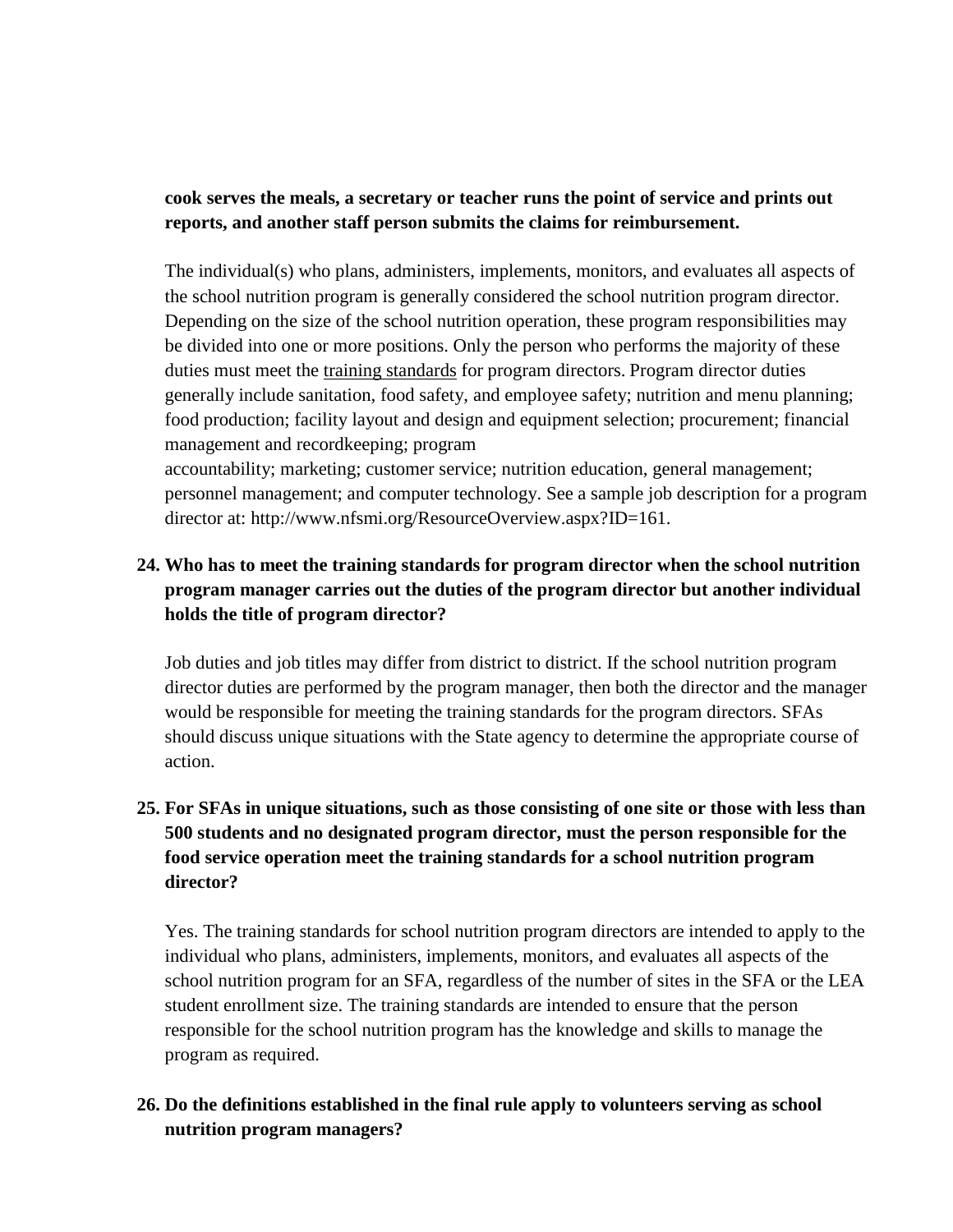The final rule does not establish professional standards for volunteers but gives the State agency discretion to extend the training standards to volunteers at all levels, including those serving as school nutrition program managers.

### **27. For purposes of the training standards, what is the difference between a "program manager" and "program staff"?**

These titles refer to an individual's role in the management and operation of the school meal programs. A program manager is responsible for the management of the day-to-day food service at a school. A staff person is involved in the operation of the food service for a participating school but does not have managerial responsibilities, such as planning and supervision. The training standards are job-specific, but staff persons may take training that prepares them to assume managerial duties in the future.

#### **28. What staff members need to complete annual training?**

The term "school nutrition program staff" refers to individuals without managerial responsibilities who are involved in the day-to-day operations of the school food service for a school participating in the NSLP or SBP. Program staff would generally include individuals such as cooks, cashiers, and others who are involved in the preparation and service of school meals; individuals that are involved in other program operations such as eligibility determinations, meal counting and claiming, etc.; and support staff that may have an impact on the safety of school meals. However, a person who provides support to, but is not specifically involved in, the operation of the school nutrition program, such as the cleaning custodian, is not required to meet the training standards (even if they are paid using nonprofit food service account funds). The program director or manager must examine the job duties of program staff to determine what job-specific training they need to perform their jobs effectively and in compliance with program regulations.

### **29. Do the professional standards apply to a staff such as a secretary or an office assistant who processes free and reduced-price meal applications during the fall months only?**

No. Office staff members that process free and reduced-price meal applications or that provide other support for the school nutrition program for a short period of time during the school year are not required to meet the annual training standards. However, these individual should receive adequate training specific to the task they will perform. This situation is different from office staff working on Program activities 20 hours or more per week throughout the school year; in that situation, staff must complete 6 hours of annual training (4 hours in SY 2015-16). Staff working less than 20 hours per week must complete 4 hours of annual training.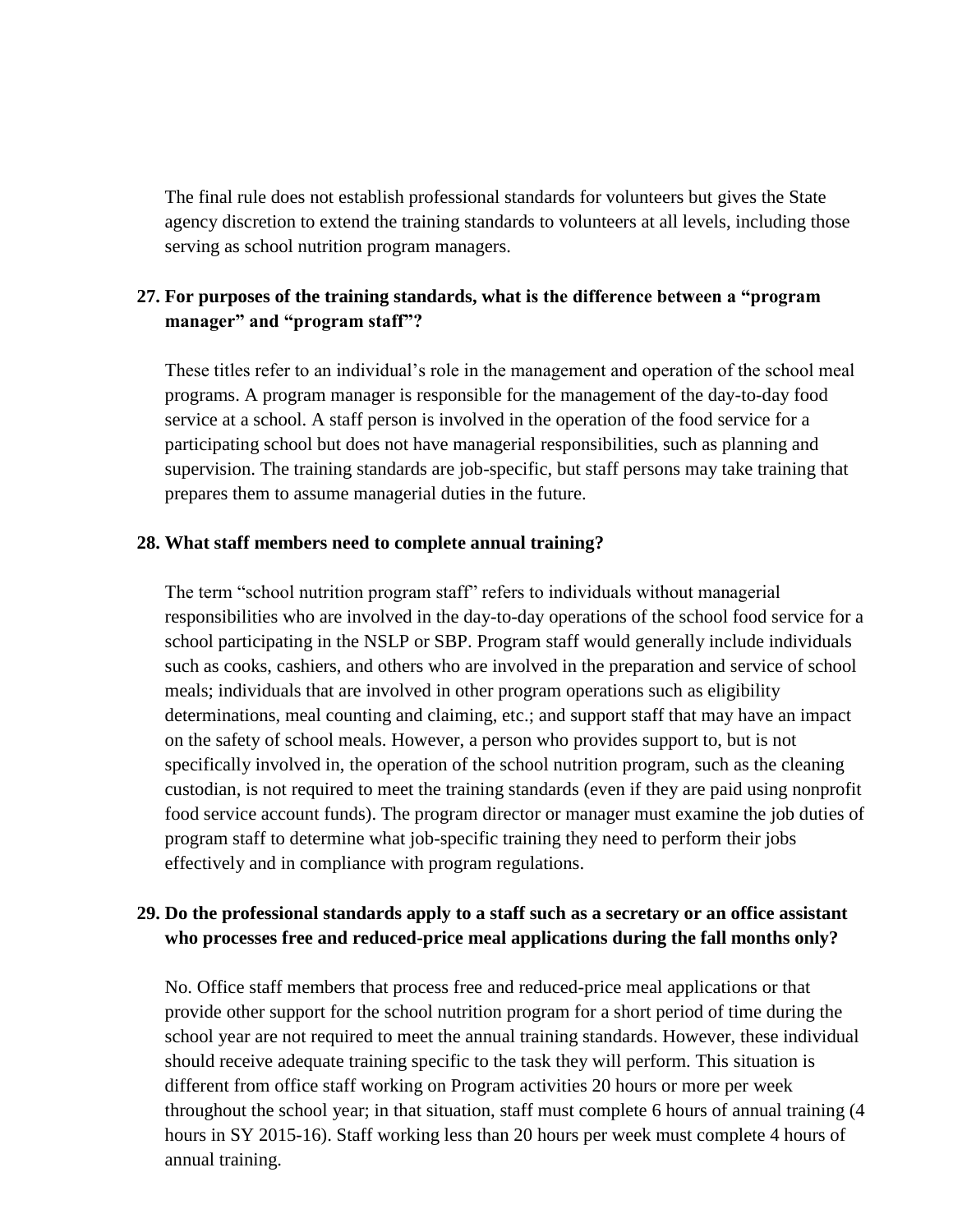### **30. Are food delivery employees servicing the school nutrition program required to complete the training standards for staff?**

This final rule seeks to establish practical training requirements that assure the success of the school nutrition program. The SFA program director must work with the managers and staff to determine the local training needs. In this example, if the food delivery employee monitors refrigeration, food temperatures, inventory/delivery sheets, etc., then he/she is expected to complete annual training on topics such as proper handling, delivery and storage of perishable food products to ensure the safety of school meals and prevent food waste. Otherwise, training would not be required.

### **31. What training standards apply to the head cook serving in an SFA with less than 500 enrolled students?**

A head cook must complete annual, job-specific training for school nutrition program staff. If this individual also serves as the SFA director, the training requirements for school nutrition program directors as well as the hiring standards for new directors would apply.

#### **32. What training standards apply to employees working under an annual contract?**

The training standards apply to all contract employees that are involved in the management or operation of the school nutrition programs, regardless of the contract duration.

#### **33. How can I plan my trainings to be sure they meet the established training standards?**

Annual training must be relevant to the job duties. To learn about the specific objectives for relevant school nutrition training, please refer to the training topics and objectives listed at: [http://www.fns.usda.gov/sites/default/files/cn/ps\\_learningtopics.pdf](http://www.fns.usda.gov/sites/default/files/cn/ps_learningtopics.pdf) [http://www.fns.usda.gov/sites/default/files/cn/ps\\_learningobjectives.pdf.](http://www.fns.usda.gov/sites/default/files/cn/ps_learningobjectives.pdf)

### **34. Does back to school training on security procedures, building operations, etc. count toward the annual training standards?**

No. Only training that fosters proper administration and operation of the school nutrition programs counts toward the training standards. To identify appropriate training topics for various school nutrition program personnel, visit [http://www.fns.usda.gov/sites/default/files/cn/ps\\_learningtopics.pdf.](http://www.fns.usda.gov/sites/default/files/cn/ps_learningtopics.pdf)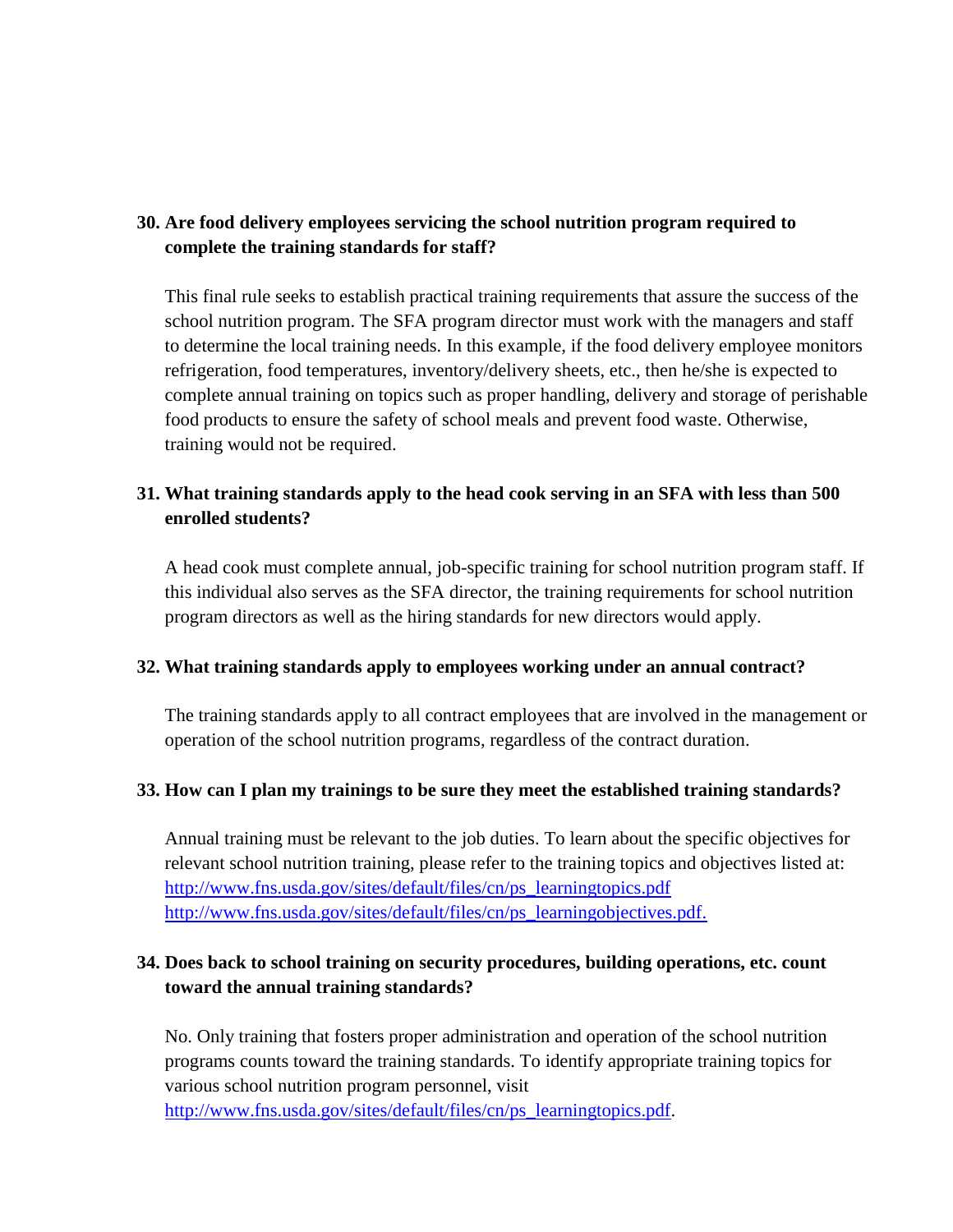### **35. Does annual civil rights training provided by the school district count towards the annual training standards?**

Yes. Civil rights training may contribute to proper administration of the Program if it covers topics that are relevant for school nutrition program employees, such as the civil rights provision in §210.23(b) of the NSLP regulations, the FNS Instruction 783.2, meal substitutions for medical or other special dietary needs, and issues that may limit equal access to school meals.

#### **36. May excess training hours be applied over multiple school years?**

Yes. As stated in the regulation  $(\S 210.30(e))$ , at the discretion of the State agency, excess annual training hours may be carried over to an immediately previous or an immediately subsequent school year. This is intended to help provide flexibility while ensuring that SFA employees receive a reasonable amount of training each school year. Documentation to show completion of training must be available to the State agency for review.

### **37. Please clarify the expectations for "temporary," "substitute," and "acting" staff positions and how the individuals in these situations are affected by training standards.**

Generally, the terms apply to employees who are only involved with the meal programs for a very limited time. The final rule gives the State agencies the option to extend the training standards to acting and temporary personnel, substitutes, and volunteers. State agencies will need to determine, based on the circumstances at hand, if any of these workers at an SFA should be subject to the annual training standards. A State agency that chooses this option should establish a written policy and procedures to ensure the SFAs comply with the State agency requirements.

### **38. Do the training standards apply to the staff of a vended meal provider (e.g., a commercial entity off-site from the school food service that provides pre-plated meals)? If so, who is responsible for tracking the annual training hours of such staff?**

No. However, the SFA director must ensure that vendors providing meals for the school nutrition programs have the knowledge and skills to supply safe and nutritious meals that meet the meal patterns and dietary specifications.

### **39. Do non-interactive activities such as observing a product demo or visiting an industry exhibit room count towards the training standards?**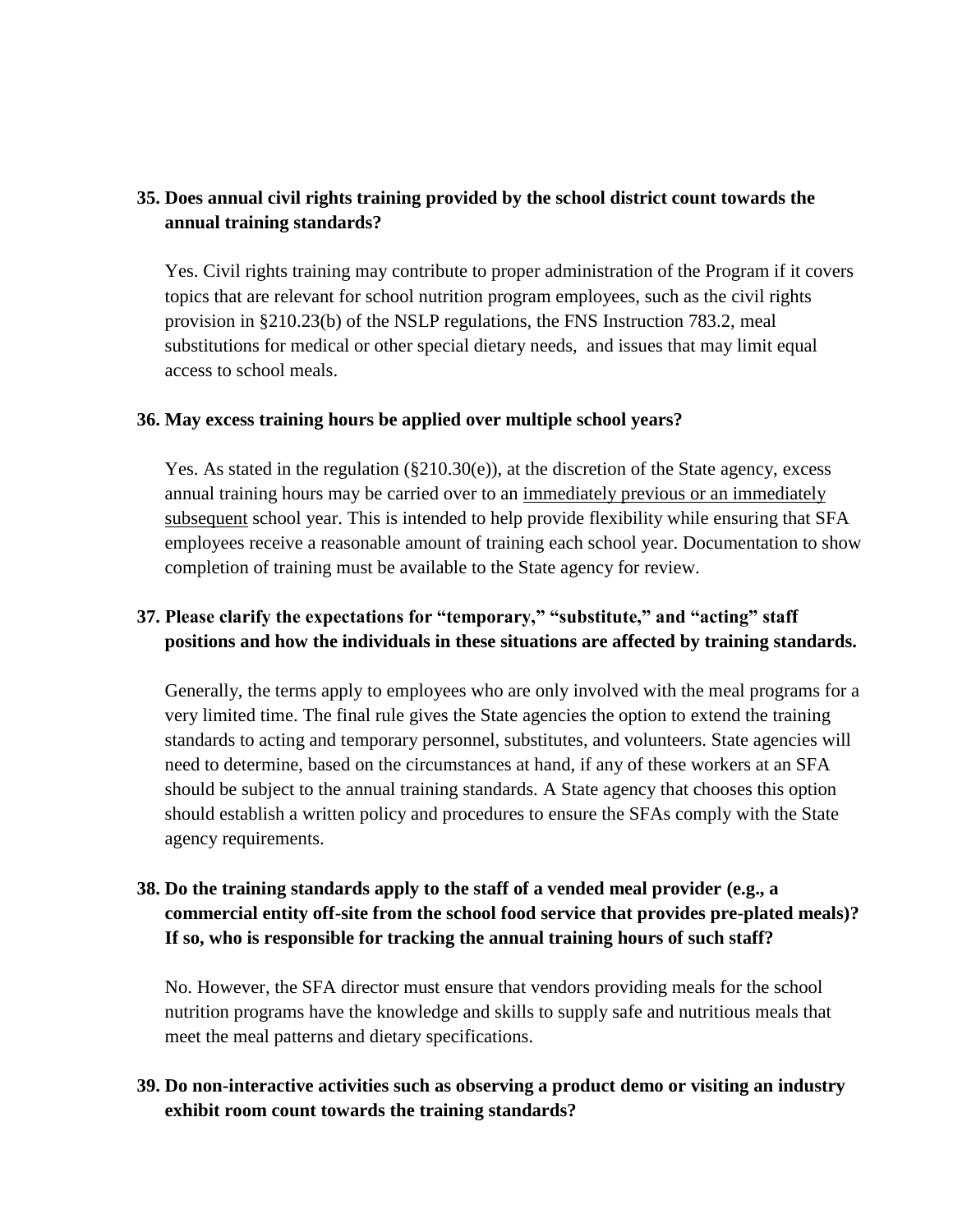At the discretion of the State agency, time spent in miscellaneous activities where information, materials or equipment relative to the core training topics is provided or displayed may count toward no more than two hours of annual training. For professional conferences, there is an assumption of oversight of the quality of the information and products being displayed.

We suggest that the SFA document employee participation in such demonstration activities, and the nature and length of the demonstration. State agency reviewers will need to see some documentation to ensure that the developmental activity was completed and that annual training standards were met.

### **40. Does attendance at a motivational speaker lecture, or participation in a session to discuss program issues or to gather program information from the district count toward the training standards?**

A presentation by a motivational speaker does not count toward the training standards. Meetings or sessions that fit under the learning objectives and training topics listed in the professional standards website could count toward the training standards. Time spent on advocacy type discussions does not count as annual training. See: [http://www.fns.usda.gov/sites/default/files/cn/ps\\_learningtopics.pdf](http://www.fns.usda.gov/sites/default/files/cn/ps_learningtopics.pdf) [http://www.fns.usda.gov/sites/default/files/cn/ps\\_learningobjectives.pdf](http://www.fns.usda.gov/sites/default/files/cn/ps_learningobjectives.pdf)

### **41. What documentation is required to demonstrate completion of the annual training standards?**

The regulation does not specify the kind of records that must be kept. Records that list the employee name, employer/school, training title, topic/objectives, training source, dates and total training hours would be appropriate to demonstrate training completion. Records must be maintained and made available to the State agency upon request.

The training tracking tool available at

[http://www.fns.usda.gov/trainingtracker/TrainingTracker\\_ver1.0.accdb](http://www.fns.usda.gov/trainingtracker/TrainingTracker_ver1.0.accdb)

may be used to document the annual training hours. The Training Tracker Tool is a userfriendly, stand-alone tool that does not require internet access for use or updates. This method of use will allow for multiple users to access and update the Training Tracker Tool. In order to use the Training Tracker Tool, users computers will need to have the Microsoft Access 2010 software installed. To discuss technical questions about to the Tool, please contact the Training Tracker Help Desk:

- TrainingTrackerHelp@fns.usda.gov
- 1-800-571-0432 (8am-5pm/EST, Monday-Friday)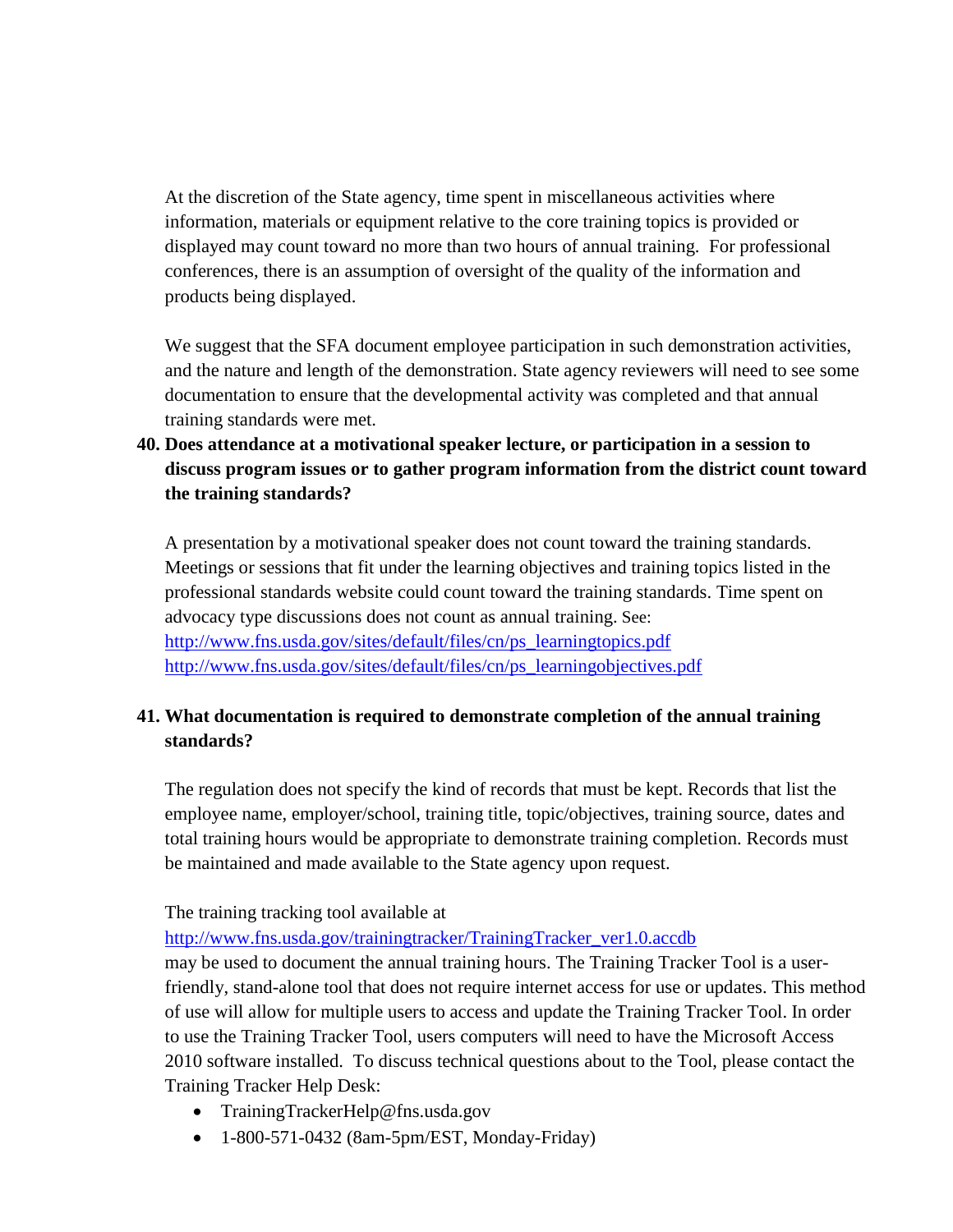### **42. Does the School Nutrition Association (SNA) leadership training, or the educational sessions offered at the SNA annual conference count toward the training standards?**

While SNA leadership or advocacy training classes may be valuable, they do not support the school nutrition program operations; therefore, this type of training does not count toward the training standards. Educational sessions offered by SNA or the American Commodity Distribution Association at their national conferences that meet the learning objectives and training topics listed in the professional standards website would generally count toward the annual training standards. See:

[http://www.fns.usda.gov/sites/default/files/cn/ps\\_learningtopics.pdf](http://www.fns.usda.gov/sites/default/files/cn/ps_learningtopics.pdf) [http://www.fns.usda.gov/sites/default/files/cn/ps\\_learningobjectives.pdf](http://www.fns.usda.gov/sites/default/files/cn/ps_learningobjectives.pdf)

### **43. Do the training standards apply only to employees whose positions are supported by revenue from the nonprofit school food service account?**

No. The school nutrition program director determines the training standards for the employees based on their job duties in the school nutrition program, regardless of the funds used to support a specific position. The definitions in the final rule for school nutrition program director, manager, and staff do not specify that these positions must be fully or partially supported by school food service funds.

#### **44. What funds are available to pay for any potential training-related costs?**

The State agencies may use the State administrative expense funds to pay for the cost of receiving or delivering annual training required by this final rule. Generally, employee training is also an allowable use of an SFA's school food service funds. State agencies and SFAs are encouraged to access the free or low-cost training resources listed online at [http://professionalstandards.nal.usda.gov.](http://professionalstandards.nal.usda.gov/) In addition, FNS is providing \$4 million in grant funding in FY 2015 to help State agencies develop and implement training programs for school nutrition personnel at the SFA level. Up to \$150,000 may be requested per State agency through a competitive grants process.

### **Oversight**

#### **45. How will non-compliance by individual SFAs or schools be addressed?**

State agencies will monitor an SFA's compliance with the professional standards during the administrative review. As part of the general areas of review, the State agencies will examine records that document completion of applicable hiring and continuing education/training requirements. Technical assistance is the first course of action to facilitate compliance. State agencies will work closely with SFAs that face unique challenges.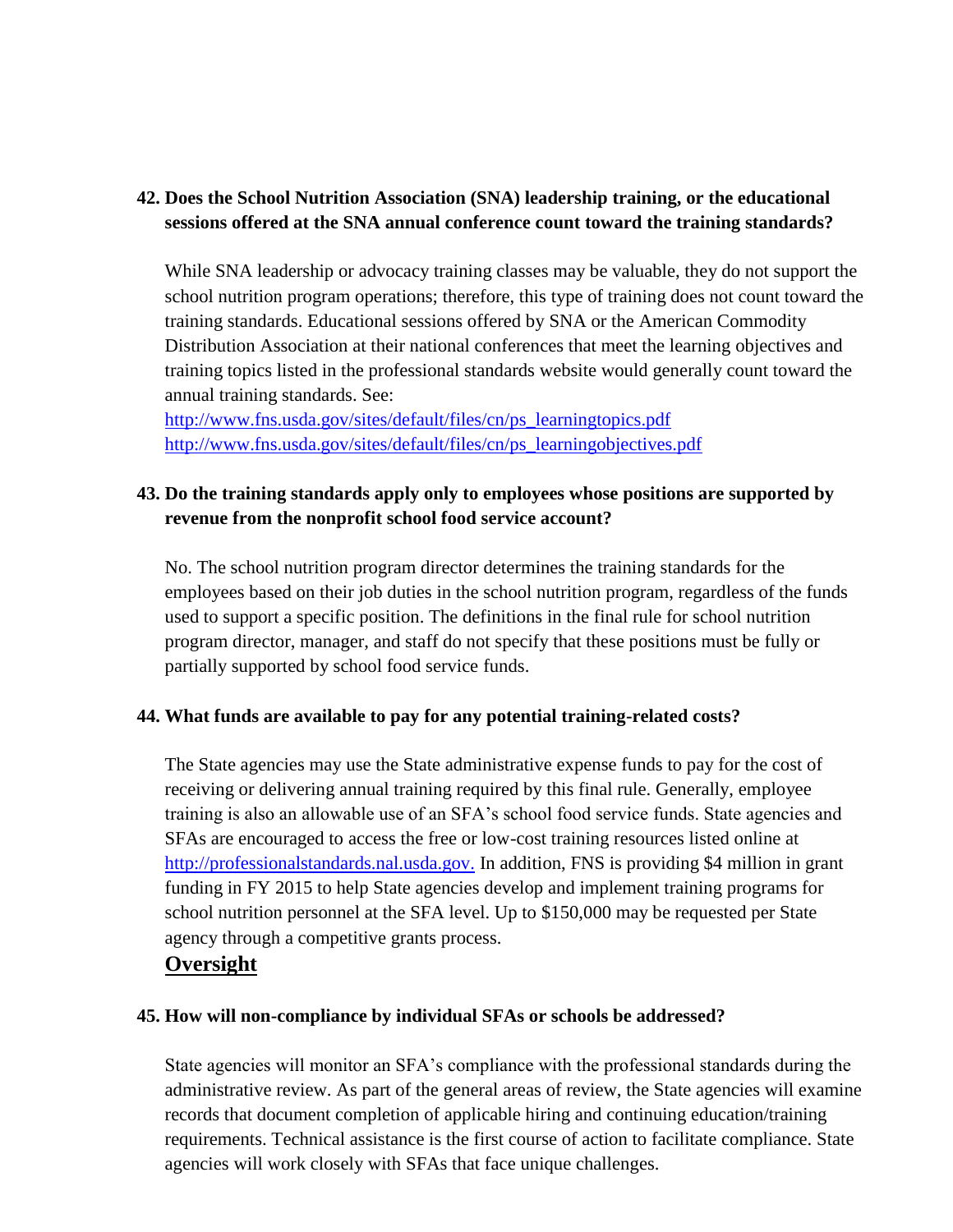### **46. What happens if a school district hires a new school nutrition program director who does not meet the established hiring standards?**

State agencies will provide technical assistance and determine a corrective action plan necessary to bring the SFA into compliance. State agencies will consult with FNS for unique situations that require additional discussion.

### **47. What are the consequences if program staff refuses to participate in training or complete training?**

A school/SFA must address employee issues, including refusal to comply with this or any other program requirement through procedures established by its personnel office.

### **48. When will the Administrative Review Manual be revised to include professional standards monitoring?**

A professional standards review module will be provided in the SY 2015-2016 Administrative Review guidance.

### **49. Will the Management Evaluation examine the State agency's compliance with the professional standards regulations?**

Training is one of the areas already covered by the management evaluation. FNS will update the guidance as appropriate to reflect the new professional standards.

### **Professional Standards - Food Service Management Companies (FSMC)**

### **50. Do the training standards apply to employees of a FSMC and who is responsible for providing the training?**

Yes; the SFA director must ensure that the FSMC employees providing services for the school meal programs have the required annual training. Therefore, the SFA must require the FSMC to provide documentation showing the training hours and topics completed by the employees. Contracts for SY 2015-2016 that do not include this language will probably need to be amended to include additional language to reflect compliance with professional standards requirements. The SFA director may work with the FSMC to identify appropriate training resources, such as those listed at the professional standards website at [http://professionalstandards.nal.usda.gov.](http://professionalstandards.nal.usda.gov/)